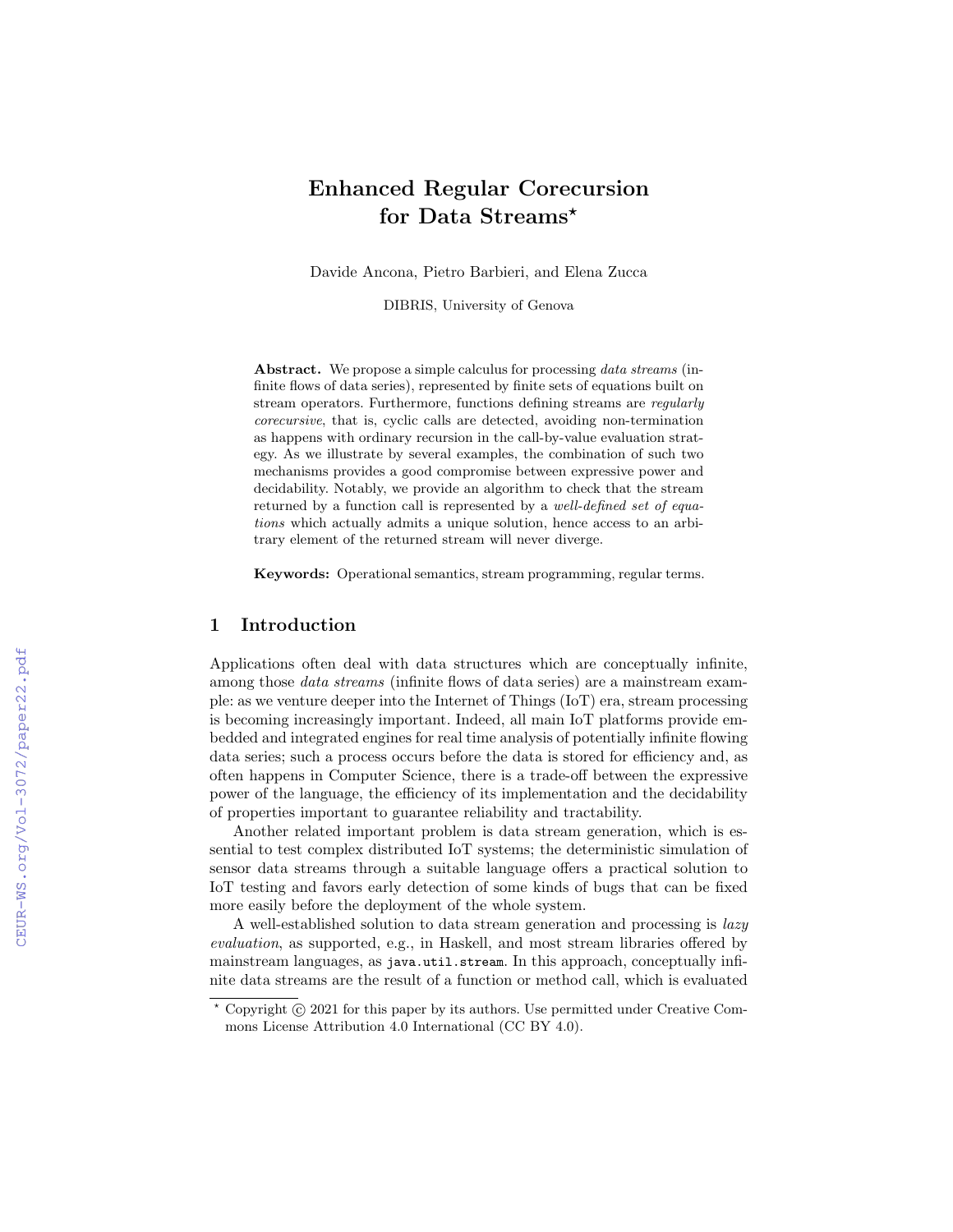according to the call-by-need strategy. For instance, in Haskell we can define one\_two =  $1:2$ :one\_two, or even represent the list of natural numbers as from 0, where from  $n = n$ : from(n+1). However, such a great expressive power comes at a cost; let us consider, for instance, the definition bad\_stream = 0:tail bad\_stream. The Haskell compiler does not complain about this definition, and no problem arises at runtime as long as the manipulation of bad\_stream requires only its first element to be accessed; anyway, any operation which needs to inspect bad\_stream at a deeper level is deemed to diverge. Unfortunately, it is not decidable to check, even at runtime, whether the stream returned by a Haskell function is well $defined$ , that is, all of its elements can be computed<sup>[1](#page-1-0)</sup>; indeed, the full expressive power of Haskell can be used to define streams by means of recursive functions. For similar reasons, it is not decidable to check at runtime whether the streams returned by two Haskell functions are equal.

More recently, a complementary approach has been considered in different programming paradigms — functional [\[11\]](#page-14-0), logic [\[17,](#page-14-1)[1,](#page-13-0)[7\]](#page-14-2), and object-oriented [\[2\]](#page-13-1) — based on the following two ideas:

- Infinite streams can be finitely represented by finite sets of equations involving only the stream constructor, e.g.,  $x = 1 : 2 : x$ . Such a representation corresponds to what has been called by Courcelle in its seminal paper [\[6\]](#page-14-3) a regular, a.k.a. rational, tree, that is, a tree with possibly infinite depth but a finite set of subtrees.
- Functions are regularly corecursive, that is, execution keeps track of pending function calls, so that, when the same call is considered the second time, this is detected, avoiding non-termination as happens with ordinary recursion in the call-by-value evaluation strategy.

In this way, the Haskell stream one\_two can be equivalently obtained by the call[2](#page-1-1) one\_two(), with the function one\_two defined by one\_two() = 1:2:one\_two(). Indeed, with regular corecursion the result of this call is the value corresponding to the unique solution of the equation  $x = 1 : 2 : x$ . On the other hand, since the expressive power is limited to regular streams, it is not possible to define a corecursive function whose call returns the stream of natural numbers, as happens for the from 0 Haskell example. However, there exist procedures for checking well-defined streams and their equality, even with tractable algorithms.

In this paper, we propose a simple calculus of numeric streams which supports regular corecursion and goes beyond regular streams by extending equations with other typical stream operators besides the stream constructor: tail and pointwise operators can be contained in stream equations and are therefore not evaluated.

In this way, we are able to achieve a good compromise between expressive power and decidability. Notably:

– the extended shape of equations allows the definition of functions which return non-regular streams; for instance, it is possible to obtain the stream of

<span id="page-1-0"></span> $1$  This is what is also known as a productive corecursive definition [\[5\]](#page-14-4).

<span id="page-1-1"></span> $2$  Differently from Haskell, for simplicity in our calculus functions are uncurried, hence they take as arguments possibly empty tuples, delimited by parentheses.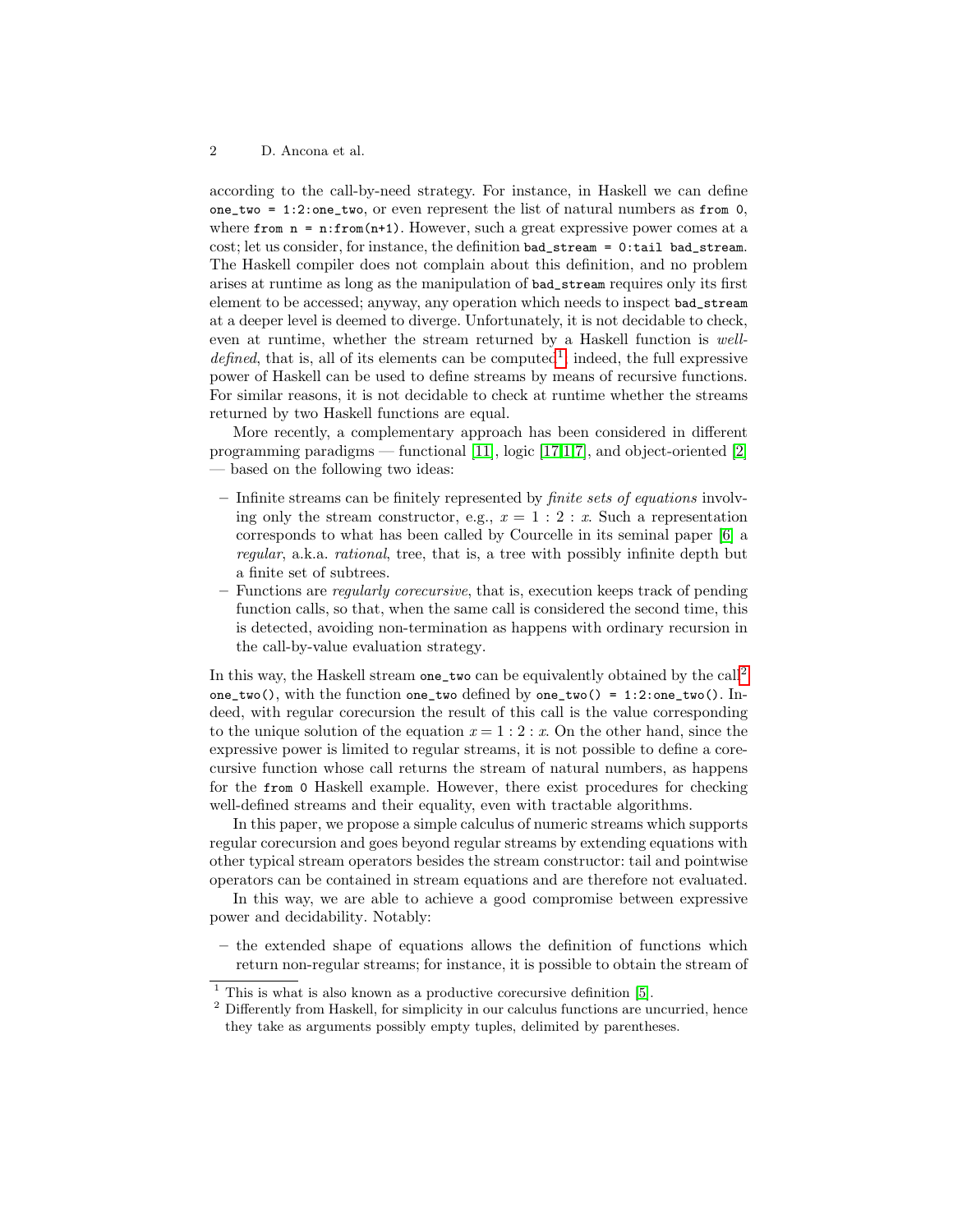natural numbers as  $from(0)$ , by defining  $from(n)=n:(from(n)[+]repeated(1)),$ with  $[+]$  the pointwise addition on numeric streams and repeat the function defined by  $\texttt{repeat}(n) = n:\texttt{repeat}(n);$ 

- there exists a decidable procedure to dynamically check whether the stream returned by a corecursive function is well-defined;
- $-$  however, it is not possible to express all streams computable with the lazy evaluation approach, but only those which have a specific structure (that is, can be expressed as the unique solution of a set of equations built with the above mentioned operators).

In Sect. [2](#page-2-0) we define the calculus, in Sect. [3](#page-6-0) we show examples, and in Sect. [4](#page-8-0) we provide an operational characterization of well-defined streams, proved sufficient and necessary for an access to an arbitrary index to never diverge. In Sect. [5](#page-12-0) we discuss related and further work. An extended version including more examples of derivations and complete proofs can be found at [http:](http://arxiv.org/abs/2108.00281) [//arxiv.org/abs/2108.00281](http://arxiv.org/abs/2108.00281).

## <span id="page-2-0"></span>2 Stream calculus

Fig. [1](#page-2-1) shows the syntax of the calculus.

 $\overline{fd} :: = fd_1 \dots fd_n$ <br>  $fd :: = f(\overline{x}) = se$  $\ldots fd_n$  program function declaration  $e$  :: = se | ne | be expression se :: = x | if be then se<sub>1</sub> else se<sub>2</sub> | ne : se | se<sup> $\circ$ </sup> | se<sub>1</sub> | op|se<sub>2</sub> | f( $\overline{e}$ ) stream expression  $ne ::= x \mid se(ne) \mid ne_1 \text{ op } ne_2 \mid 0 \mid 1 \mid 2 \mid ...$  numeric expression  $be :: = x \mid true \mid false \mid ...$  boolean expression  $op::= + | - | * | /$  numeric operation

<span id="page-2-1"></span>

A program is a sequence of (mutually recursive) function declarations, for simplicity assumed to only return streams. Stream expressions are variables, conditional expressions, expressions built by stream operators, and function calls. We consider the following stream operators: constructor (prepending a numeric element), tail, and pointwise arithmetic operations. Numeric expressions include the access to the *i*-th<sup>[3](#page-2-2)</sup> element of a stream. We use  $\overline{fd}$  to denote a sequence  $fd_1, \ldots, fd_n$  of function declarations, and analogously for other sequences.

The operational semantics, given in Fig. [2,](#page-3-0) is based on two key ideas:

- 1. (some) infinite streams are represented in a finite way
- 2. evaluation keeps trace of already considered function calls

<span id="page-2-2"></span><sup>&</sup>lt;sup>3</sup> For simplicity, here indexing and numeric expressions coincide, even though indexes are expected to be natural numbers, while values in streams can range over a larger numeric domain.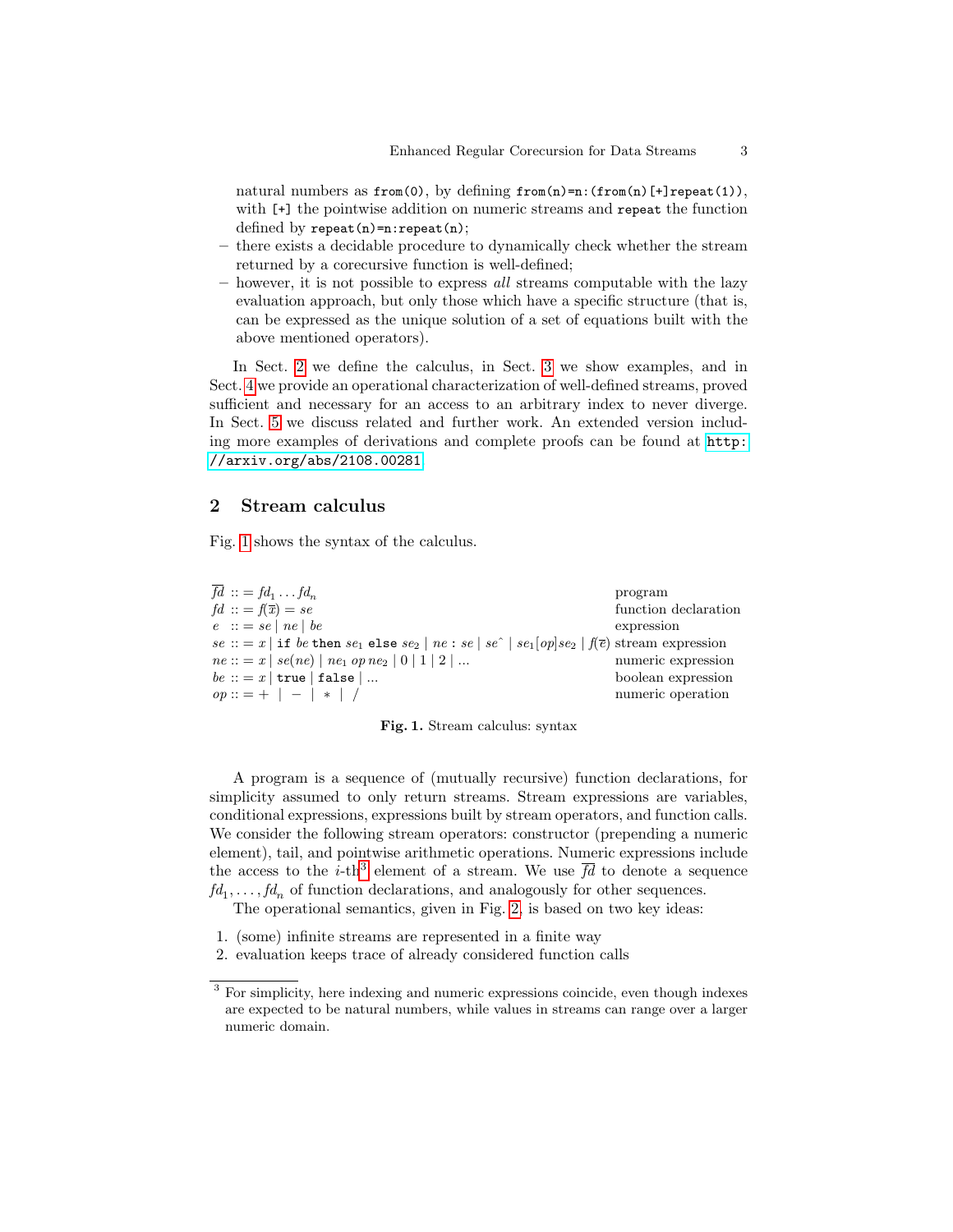| $c$ $\therefore$ = $f(\overline{v})$                                        | (evaluated) call     |
|-----------------------------------------------------------------------------|----------------------|
| $v$ $\therefore$ $\Rightarrow$ $\mid$ $n \mid$ $b$                          | value                |
| $s$ $::= x   n : s   s^{\hat{ }}   s_1[op] s_2$                             | (open) stream value  |
| $i, n ::= 0   1   2   $                                                     | index, numeric value |
| $b$ : = true   false                                                        | boolean value        |
| $\tau$ :: = $c_1 \mapsto x_1$ $c_n \mapsto x_n$ $(n \ge 0)$ call trace      |                      |
| $\rho$ :: = $x_1 \mapsto s_1 \dots x_n \mapsto s_n$ $(n \ge 0)$ environment |                      |

$$
\lim_{(x, t)} \frac{v_{(x, t)}}{v, \rho, \tau \downarrow (v, \rho)} \xrightarrow{(w, \tau)} \frac{b e, \rho, \tau \downarrow (true, \rho) \text{ se}_{1}, \rho, \tau \downarrow (s, \rho')}{\text{if } b e \text{ then } se_{1} \text{ else } se_{2}, \rho, \tau \downarrow (s, \rho')}
$$
\n
$$
\lim_{(x, t)} \frac{v_{(x, t)}(x, \rho) \text{ se}_{1}(\rho, \tau \downarrow (s, \rho'))}{\text{if } b e \text{ then } se_{1} \text{ else } se_{2}, \rho, \tau \downarrow (s, \rho')}
$$
\n
$$
\lim_{(x, t)} \frac{se, \rho, \tau \downarrow (s, \rho')}{se', \rho, \tau \downarrow (s, \rho')} \xrightarrow{(x, t)} \frac{se, \rho, \tau \downarrow (s, \rho')}{se', \rho, \tau \downarrow (s', \rho')} \xrightarrow{(x, t)} \frac{se, \rho, \tau \downarrow (s, \rho, \rho')}{se_{1}[\rho p]se_{2}, \rho, \tau \downarrow (s_{1}(\rho p) \cdot s_{2}, \rho, \tau \downarrow (s_{2}, \rho_{2})]}
$$
\n
$$
\lim_{(x, t) \to (t)} \frac{se, \rho, \tau \downarrow (v_{i}, \rho_{i}) \quad \forall i \in 1..n \quad f(\overline{v}), \widehat{\rho}, \tau \downarrow (s, \rho')}{\widehat{f(\overline{v})}, \rho, \tau \downarrow (s, \rho')} \xrightarrow{\overline{v}} \overline{e} = e_{1}, \dots, e_{n} \text{ not of shape } \overline{v}
$$
\n
$$
\lim_{(x, t) \to (t)} \frac{se(\overline{v}/\overline{x}), \rho, \tau \downarrow (s, \rho') \quad \text{if } \overline{v} \in \mathcal{L}_{1...}, \rho_{i}}{\widehat{f(\overline{v})}, \rho, \tau \downarrow (s, \rho') \quad \text{if } \overline{v} \in \mathcal{L}_{1...}, \rho_{i}} \xrightarrow{\overline{v}} \overline{e} = e_{1}, \dots, e_{n} \text{ not of shape } \overline{v}
$$
\n
$$
\lim_{(x, t) \to (t)} \frac{se(\overline{v}/\overline{x}), \
$$

<span id="page-3-0"></span>Fig. 2. Stream calculus: operational semantics

To obtain (1), our approach is inspired by capsules [\[10\]](#page-14-5), which are essentially expressions supporting cyclic references. That is, the result of the evaluation of a stream expression is a pair  $(s, \rho)$ , where s is an *(open)* stream value, built on top of stream variables, numeric values, the stream constructor, the tail destructor and the pointwise arithmetic operators, and  $\rho$  is an *environment* mapping a finite set of variables into stream values. In this way, cyclic streams can be obtained: for instance,  $(x, x \mapsto n : x)$  denotes the stream constantly equal to n.

We denote by  $vars(\rho)$  the set of variables occurring in  $\rho$ , by  $fv(\rho)$  the set of its free variables, that is,  $vars(\rho) \setminus dom(\rho)$ , and say that  $\rho$  is *closed* if  $fv(\rho) = \emptyset$ , *open* otherwise, and analogously for a result  $(v, \rho)$ .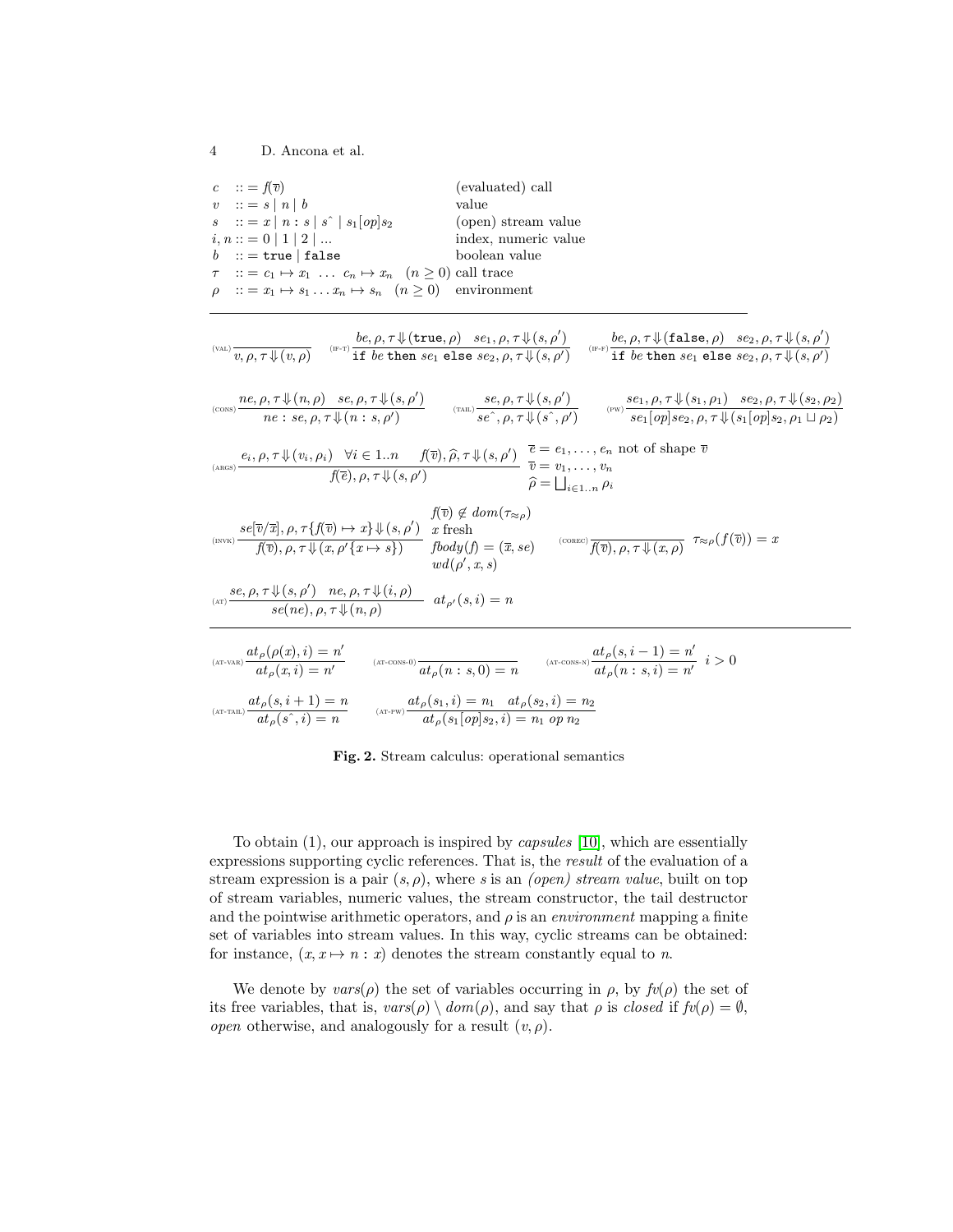To obtain point (2) above, evaluation has an additional parameter which is a call trace, a map from function calls where arguments are values (dubbed calls for short in the following) into variables.

Altogether, the semantic judgment has shape  $e, \rho, \tau \Downarrow (v, \rho')$ , where e is the expression to be evaluated,  $\rho$  the current environment defining possibly cyclic stream values that can occur in  $e, \tau$  the call trace, and  $(v, \rho')$  the result. The semantic judgments should be indexed by an underlying (fixed) program, omitted for sake of simplicity. Rules use the following auxiliary definitions:

- $-\rho \sqcup \rho'$  is the union of two environments, which is well-defined if they have disjoint domains;  $\rho\{x \mapsto s\}$  is the environment which gives s on x, coincides with  $\rho$  elsewhere; we use analogous notations for call traces.
- $se[\overline{v}/\overline{x}]$  is obtained by parallel substitution of variables  $\overline{x}$  with values  $\overline{v}$ .
- $-$  fbody(f) returns the pair of the parameters and the body of the declaration of  $f$ , if any, in the assumed program.

Moreover, the rules are parametric in the following other judgments, for which different definitions will be discussed in Sect. [4:](#page-8-0)

- $-wd(\rho, x, s)$ , that is, by adding the association  $x \mapsto s$  to the (well-defined) environment  $\rho$ , we still get a well-defined environment.
- $-v \approx_{\rho} v'$ , that is, the two values are equivalent in the environment<sup>[4](#page-4-0)</sup>  $\rho$ . Then,  $\tau_{\approx \rho}$  is the extension of  $\tau$  up to equivalence in  $\rho: \tau_{\approx \rho}(f(v_1, \ldots, v_n)) = x$  iff there exist  $v'_1, \ldots, v'_n$  such that  $\tau(f(v'_1, \ldots, v'_n)) = x$  and  $v_i \approx_\rho v'_i$  for  $i \in 1..n$ .

Intuitively, a closed result  $(s, \rho)$  is well-defined if it denotes a unique stream (infinite sequence of numeric values), and a closed environment  $\rho$  is well-defined if, for each  $x \in dom(\rho)$ ,  $(x, \rho)$  is well-defined. In other words, the corresponding set of equations admits a unique solution. For instance, the environment  $\{x \mapsto x\}$ is not well-defined, since it is undetermined (any stream satisfies the equation  $x = x$ ; the environment  $\{x \mapsto x[+]y, y \mapsto 1 : y\}$  is not well-defined as well, since it is undefined (the two equations  $x = x \mapsto x[+]y, y = 1 : y$  admit no solutions for x). Finally, two stream values s and s' such that the results  $(s, \rho)$  and  $(s', \rho)$ are closed and well-defined are equivalent if they denote the same stream.

These notions can be generalized to open results and environments, assuming that free variables denote unique streams, as will be formalized in Sect. [4.](#page-8-0)

Rules for values and conditional are straightforward. In rules (CONS), (TAIL) and (pw), arguments are evaluated, while the stream operator is applied without any further evaluation; the fact that the tail and pointwise operators are treated as the stream constructor  $\overline{\ }$ :  $\overline{\ }$  is crucial to get results which denote non-regular streams as shown in Sect. [3.](#page-6-0) However, when non-constructors are allowed to occur in values, ensuring well-defined results become more challenging, because the usual simple syntactic constraints that can be safely used for constructors [\[5\]](#page-14-4) no longer work (see more details in Sect. [4](#page-8-0) and [5\)](#page-12-0).

The rules for function call use a mechanism of cycle detection, similar to that in [\[2\]](#page-13-1). They are given in a modular way. That is, evaluation of arguments is handled by a separate rule (args).

<span id="page-4-0"></span><sup>&</sup>lt;sup>4</sup> This equivalence is assumed to be the identity on numeric and boolean values.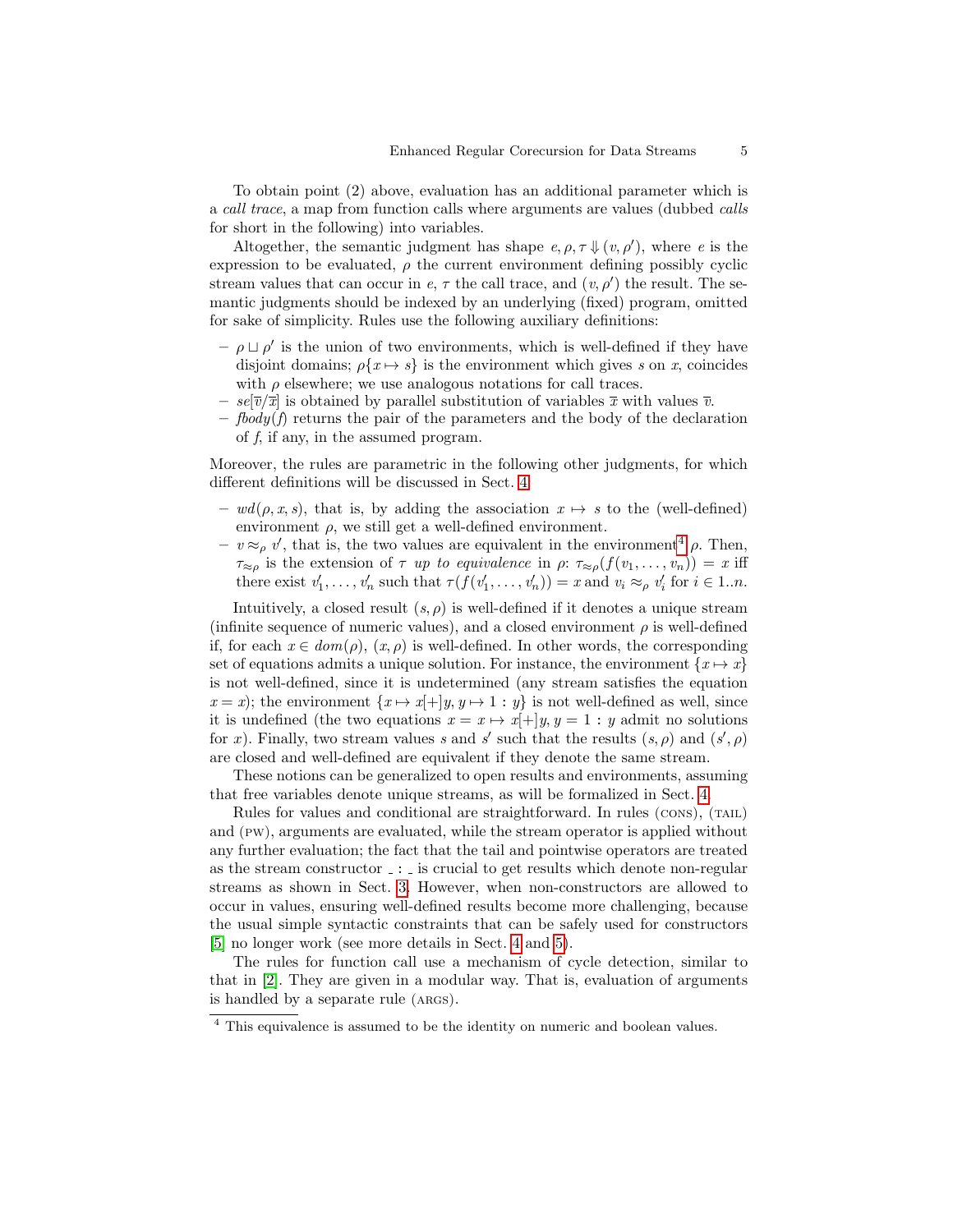Rule (INVK) is applied when a call is considered for the first time, as expressed by the first side condition. The body is retrieved by using the auxiliary function fbody, and evaluated in a call trace where the call has been mapped into a fresh variable. Then, it is checked that adding the association from such variable to the result of the evaluation of the body keeps the environment well-defined. If the check succeeds, then the final result consists of the variable associated with the call and the updated environment. For simplicity, here execution is stuck if the check fails; an implementation should raise a runtime error instead.

Rule (corec) is applied when a call is considered for the second time, as expressed by the first side condition (note that cycle detection takes place up to equivalence in the environment). The variable  $x$  is returned as result. However, there is no associated value in the environment yet; in other words, the result  $(x, \rho)$  is open at this point. This means that x is undefined until the environment is updated with the corresponding value in rule  $(n\nu\kappa)$ . However, x can be safely used as long as the evaluation does not require  $x$  to be inspected; for instance,  $x$ can be safely passed as an argument to a function call.

For instance, if we consider  $f() = g() g() = 1 : f()$ , then the judgment  $f()$ ,  $\emptyset, \emptyset \Downarrow$  $(x, \rho)$ , with  $\rho = \{x \mapsto y, y \mapsto 1 : x\}$ , is derivable; however, while the final result  $(x, \rho)$  is closed, the derivation contains also judgments with open results, as, e.g.,  $f(), \emptyset, \{f() \mapsto x, g() \mapsto y\} \Downarrow (x, \emptyset) \text{ and } g(), \emptyset, \{f() \mapsto x\} \Downarrow (y, \{y \mapsto 1 : x\}).$ 

As another example, if we consider  $f() = g(2:f())$  g(s)=1:s, then the derivation of the judgment  $f(.)$ ,  $\emptyset$ ,  $\emptyset \downarrow (x, \rho)$  with  $\rho = \{x \mapsto y, y \mapsto 1 : 2 : x\}$  is built on top of the derivation of  $g(2:x), \emptyset, \{f\}\mapsto x\} \Downarrow (y, \{y \mapsto 1 : 2 : x\})$ , corresponding to the evaluation of  $g(2:x)$  where x is an operand of the stream constructor whose result is passed as argument to the call to  $g$ , despite  $x$  is not defined yet.

Finally, rule  $(AT)$  computes the *i*-th element of a stream expression. After evaluation of the arguments, the numeric result is obtained by the auxiliary judgment  $at_{\rho}(s, i) = n$ , inductively defined in the bottom part of the figure. If the stream value is a variable, rule (AT-VAR), then the evaluation is propagated to the associated stream value in the environment, if any. If, instead, the variable is free in the environment, then execution is stuck; again, an implementation should raise a runtime error instead. If the stream value is built by the constructor, then the result is the first element of the stream if the index is  $0$ , rule ( $AT\text{-}cons-0$ ); otherwise, the evaluation is recursively propagated to its tail with the predecessor index, rule (at-cons-n). Conversely, if the stream is built by the tail operator, rule (AT-TAIL), then the evaluation is recursively propagated to the stream argument with the successor index. Finally, if the stream is built by a pointwise operation, rule (at-pw), then the evaluation is recursively propagated to the operands with the same index and then the corresponding arithmetic operation is computed on the results.

Derivations of examples in this section can be found in the extended version.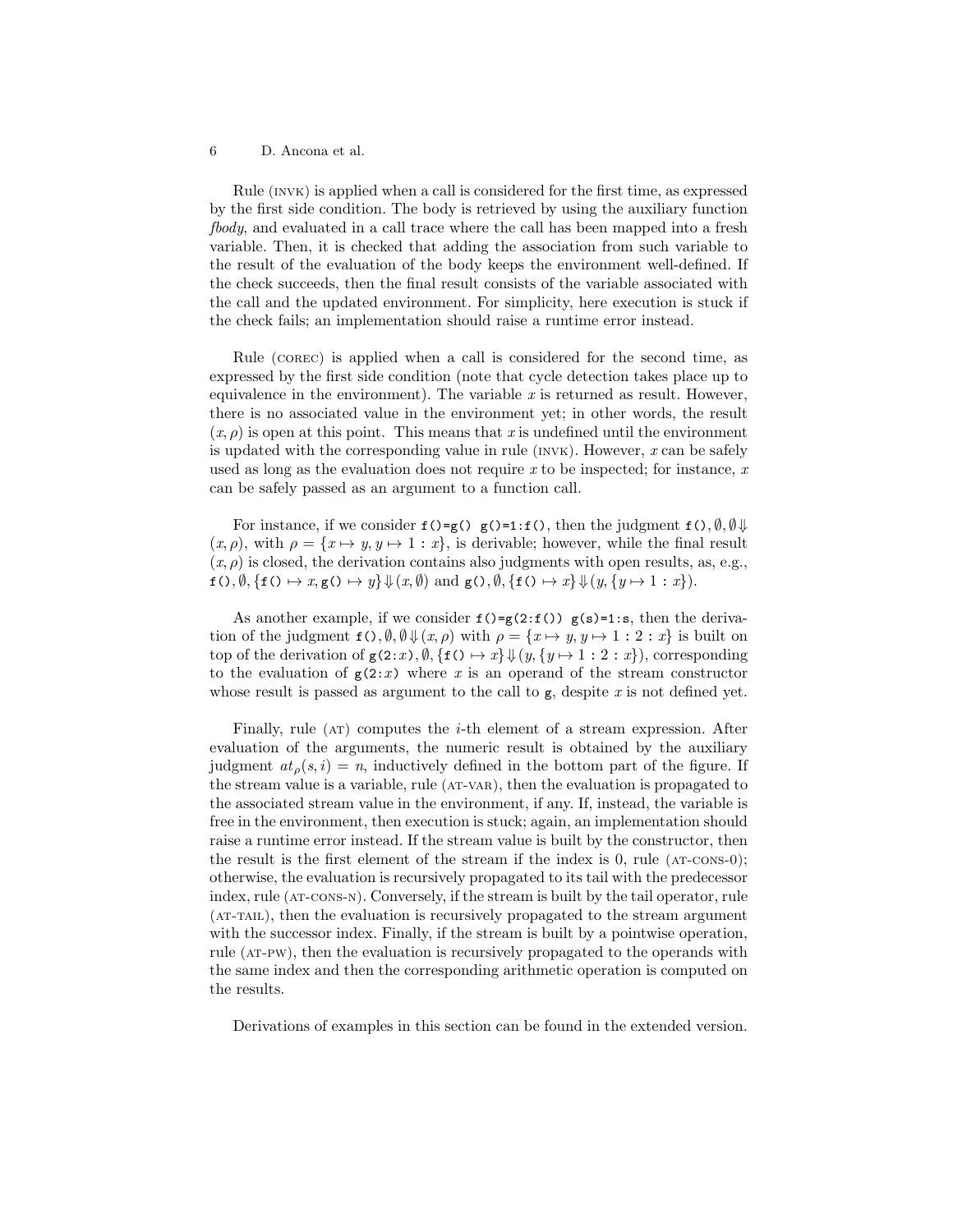### <span id="page-6-0"></span>3 Examples

First we show some simple examples, to explain how regular corecursion works. Then we provide some more significant examples.

Consider the following function declarations:

 $repeated(n) = n:repeat(n)$  $one_{two}() = 1: two_{one}()$  $two\_\texttt{one}() = 2:one\_\texttt{two}()$ 

With the standard semantics of recursion, the calls, e.g., repeat(0) and one\_two() lead to non-termination. Thanks to regular corecursion, instead, these calls terminate, producing as result  $(x, \{x \mapsto 0 : x\})$ , and  $(x, \{x \mapsto 1 : y, y \mapsto 2 : x\})$ , respectively. Indeed, when initially invoked, the call repeat(0) is added in the call trace with an associated fresh variable, say  $x$ . In this way, when evaluating the body of the function, the recursive call is detected as cyclic, the variable  $x$  is returned as its result, and, finally, the stream value  $0 : x$  is associated in the environment with the result x of the initial call. The evaluation of one\_two() is analogous, except that another fresh variable y is generated for the intermediate call two\_one(). The formal derivations are given below.

|        |        | (VALUE)<br>COREC <sup>1</sup><br>repeat(0), $\emptyset$ , {repeat(0) $\mapsto x$ } $\Downarrow$ $(x, \emptyset)$<br>(cons)  |
|--------|--------|-----------------------------------------------------------------------------------------------------------------------------|
|        |        | 0: repeat(0), $\emptyset$ , {repeat(0) $\mapsto x$ } $\Downarrow$ (0: $x$ , $\emptyset$ )                                   |
|        |        | (INVK)<br>$repeat(0), \emptyset, \emptyset \downarrow (x, \{x \mapsto 0 : x\})$                                             |
|        |        |                                                                                                                             |
|        |        | (VALUE)<br>(COREC)<br>one_two(), $\emptyset$ , {one_two() $\mapsto x$ , two_one() $\mapsto y$ } $\Downarrow (x, \emptyset)$ |
|        |        | (cons)<br>2: one_two(), $\emptyset$ , {one_two() $\mapsto x$ , two_one() $\mapsto y$ } $\Downarrow$ $(2: x, \emptyset)$     |
|        |        | (VALUE)<br>$($ INV $\rm K$ $)$<br>two_one(), $\emptyset$ , {one_two() $\mapsto x$ } $\Downarrow$ (y, {y $\mapsto$ 2 : x})   |
|        | (CONS) | 1 : two_one(), $\emptyset$ , {one_two() $\mapsto x$ } $\Downarrow$ (1 : y, {y $\mapsto$ 2 : x})                             |
| (INVK) |        | one_two(), $\emptyset$ , $\emptyset \Downarrow (x, \{x \mapsto 1 : y, y \mapsto 2 : x\})$                                   |

For space reasons, we did not report the application of rule (value). In both derivations, note that rule (corec) is applied, without evaluating the body once more, when the cyclic call is detected.

The following examples show function definitions whose calls return nonregular streams, notably, the natural numbers, the natural numbers raised to the power of a number, the factorials, the powers of a number, the Fibonacci numbers, and the stream obtained by pointwise increment by one.

```
nat() = 0:(nat()[-] repeat(1))nat_to\_pow(n) = //nat_to_pow(n)(i)=i^n
if n \leq 0 then repeat (1) else nat_to\_pow(n-1)[*]nat()fact() = 1:((nat() [+] repeat (1)) [*) fact())pow(n) = 1: (repeat(n)[*]pow(n)) //pow(n)(i) = n^ifib() = 0:1: (fib() [+] fib()^*)incr(s) = s[+] repeat (1)
```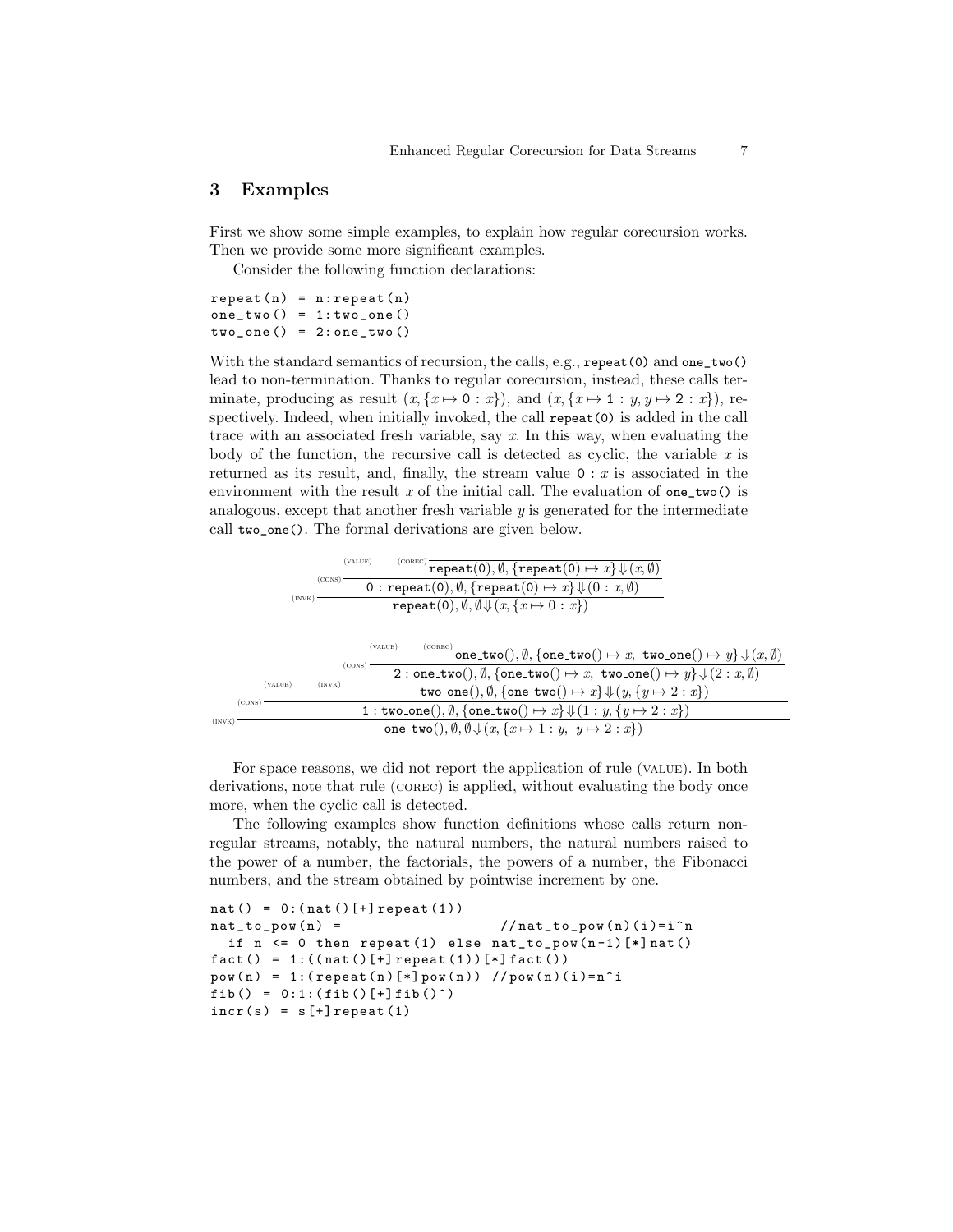The definition of nat uses regular corecursion, since the recursive call nat() is cyclic. Hence the call nat() returns  $(x, \{x \mapsto 0 : (x[+\mid y), y \mapsto 1 : y\})$ . The definition of nat\_to\_pow is a standard inductive one where the argument strictly decreases in the recursive call. Hence, the call, e.g., nat\_to\_pow(2), returns

 $(x_2, \{x_2 \mapsto x_1[\ast]x, x_1 \mapsto x_0[\ast]x, x_0 \mapsto y, y \mapsto 1 : y, x \mapsto 0 : (x[+\tfrac{1}{y}), y' \mapsto 1 : y'\}).$ The definitions of fact, pow, and fib are regularly corecursive. For instance, the call fact() returns  $(z, z \mapsto (x[+]y)[*]z, x \mapsto 0 : (x[+]y), y \mapsto 1 : y, y' \mapsto 1 : y'.$ The definition of incr is non-recursive, hence always converges, and the call  $\text{incr}(s)$  returns  $(x, \{x \mapsto s\} | y, y \mapsto 1 : y\})$ . The following alternative definition

 $incr\_reg(s) = (s(0)+1):incr\_reg(s^*)$ 

relies, instead, on regular corecursion. Note the difference: the latter version ensures termination only for regular streams, as in  $\text{incr\_reg(one\_two)}$ , since, eventually, in the recursive call, the expression  $s^*$  turns out to denote the initial stream; however, the computation does not terminate for non-regular streams, as in incr\_reg(nat()), which, however, converges with incr.

The following function computes the stream of partial sums of the first  $i+1$ elements of a stream s, that is,  $\text{sum}(s)(i) = \sum_{k=0}^{i} s(k)$ :

 $sum(s) = s(0) : (s^{[+]}sum(s))$ 

Such a function is useful for computing streams whose elements approximate a series with increasing precision; for instance, the following function returns the stream of partial sums of the first  $i + 1$  elements of the Taylor series of the exponential function:

```
sum\_expn(n) = sum(pow(n)[]/]fact()
```
Function sum\_expn calls sum with the argument  $pow(n)[1]$  fact() corresponding to the stream of all terms of the Taylor series of the exponential function; hence, by accessing the i-th element of the stream, we have the following approximation:

sum-expn(n) (i) = 
$$
\sum_{k=0}^{i} \frac{n^k}{k!}
$$
 = 1 + n +  $\frac{n^2}{2!}$  +  $\frac{n^3}{3!}$  +  $\frac{n^4}{4!}$  +  $\cdots$  +  $\frac{n^i}{i!}$ 

Lastly, we present a couple of examples showing how it is possible to define primitive operations provided by IoT platforms for real time analysis of data streams; we start with  $\text{aggr}(n,s)$ , which allows aggregation (by addition) of contiguous data in the stream s w.r.t. a frame of length n:

```
aggr(n, s) = if n<=0 then repeat(0) else s[+]aggr(n-1, s^+)
```
For instance,  $\text{aggr}(3, s)$  returns the stream s' s.t.  $s'(i) = s(i) + s(i+1) + s(i+2)$ . On top of aggr, we can easily define  $\arg(n, s)$  to compute the stream of average values of s in the frame of length n:

 $avg(n, s) = aggr(n, s)$ [/] repeat(n)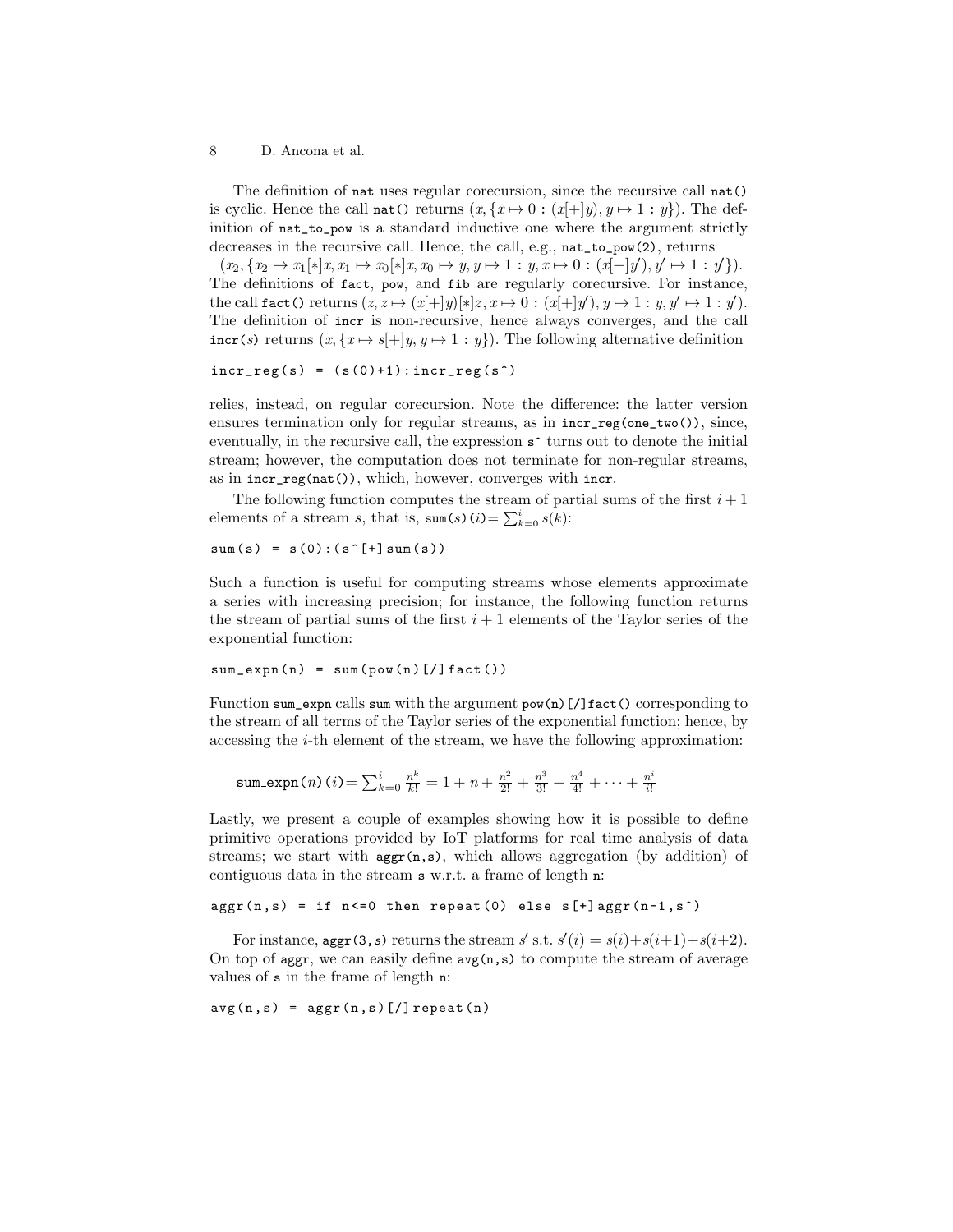## <span id="page-8-0"></span>4 Well-defined environments and equivalent streams

In the semantic rules, we have left unspecified two notions: well-defined environments, and equivalent streams. We provide now a formal definition in abstract terms. Then, we provide an operational definition of well-defined environments.

Semantically, a stream  $\sigma$  is an infinite sequence of numeric values, that is, a function which returns, for each index  $i > 0$ , the *i*-th element  $\sigma(i)$ . Given a result  $(s, \rho)$ , we get a stream by instantiating variables in s with streams, in a way consistent with  $\rho$ , and evaluating operators. To make this formal, we need some preliminary definitions.

A *substitution*  $\theta$  is a function from a finite set of variables to streams. We denote by  $\llbracket s \rrbracket \theta$  the stream obtained by applying  $\theta$  to s, and evaluating operators, as formally defined below.

$$
\llbracket x \rrbracket \theta = \theta(x)
$$
  

$$
(\llbracket n : s \rrbracket \theta)(i) = \begin{cases} n & i = 0 \\ (\llbracket s \rrbracket \theta)(i-1) & i \ge 1 \end{cases}
$$
  

$$
(\llbracket s \rrbracket \theta)(i) = \llbracket s \rrbracket \theta(i+1) & i \ge 0
$$
  

$$
(\llbracket s_1[op]s_2 \rrbracket \theta)(i) = \llbracket s_1 \rrbracket \theta(i) op \llbracket s_2 \rrbracket \theta(i) & i \ge 0
$$

Given an environment  $\rho$  and a substitution  $\theta$  with domain  $vars(\rho)$ , the substitution  $\rho[\theta]$  is defined by:

$$
\rho[\theta](x) = \begin{cases} [\![\rho(x)]\!] \theta & x \in dom(\rho) \\ \theta(x) & x \in fv(\rho) \end{cases}
$$

Then, a solution of  $\rho$  is a substitution  $\theta$  with domain  $vars(\rho)$  such that  $\rho[\theta] = \theta$ .

A closed environment  $\rho$  is well-defined if it has exactly one solution, denoted sol( $\rho$ ). For instance,  $\{x \mapsto 1 : x\}$  and  $\{y \mapsto 0 : (y[+]x), x \mapsto 1 : x\}$  are welldefined, since their unique solutions map x to the infinite stream of ones, and  $y$ to the stream of natural numbers, respectively. Instead, for  $\{x \mapsto 1\} + |x\}$  there are no solutions. Lastly, an environment can be undetermined: for instance, a substitution mapping x into an arbitrary stream is a solution of  $\{x \mapsto x\}$ .

An open environment  $\rho$  is well-defined if, for each  $\theta$  with domain  $f_v(\rho)$ , it has exactly one solution  $\theta'$  such that  $\theta \subseteq \theta'$ . For instance, the open environment  $\{y \mapsto 0 : (y[+]x)\}\$ is well-defined.

Given a closed result  $(s, \rho)$ , with  $\rho$  well-defined, we define its semantics by  $\llbracket s \rrbracket \rho = \llbracket s \rrbracket \theta$  for  $\theta = \mathsf{sol}(\rho)$ . Then, two stream values s and s' are semantically equivalent in  $\rho$  if  $\llbracket s \rrbracket \rho = \llbracket s' \rrbracket \rho'.$ <br>We now consider the non-

We now consider the non-trivial problem of ensuring that a closed environment  $\rho$  is well-defined; if environments would be allowed to contain only the stream constructor, then it would suffice to require all non-free variables to be quarded by the stream constructor [\[5\]](#page-14-4). For instance, the environment  $\{x \mapsto 1 : x\}$ satisfies such a syntactic condition, and is well-defined, while in the non welldefined environment  $\{x \mapsto x\}$  the variable x is not guarded by the constructor.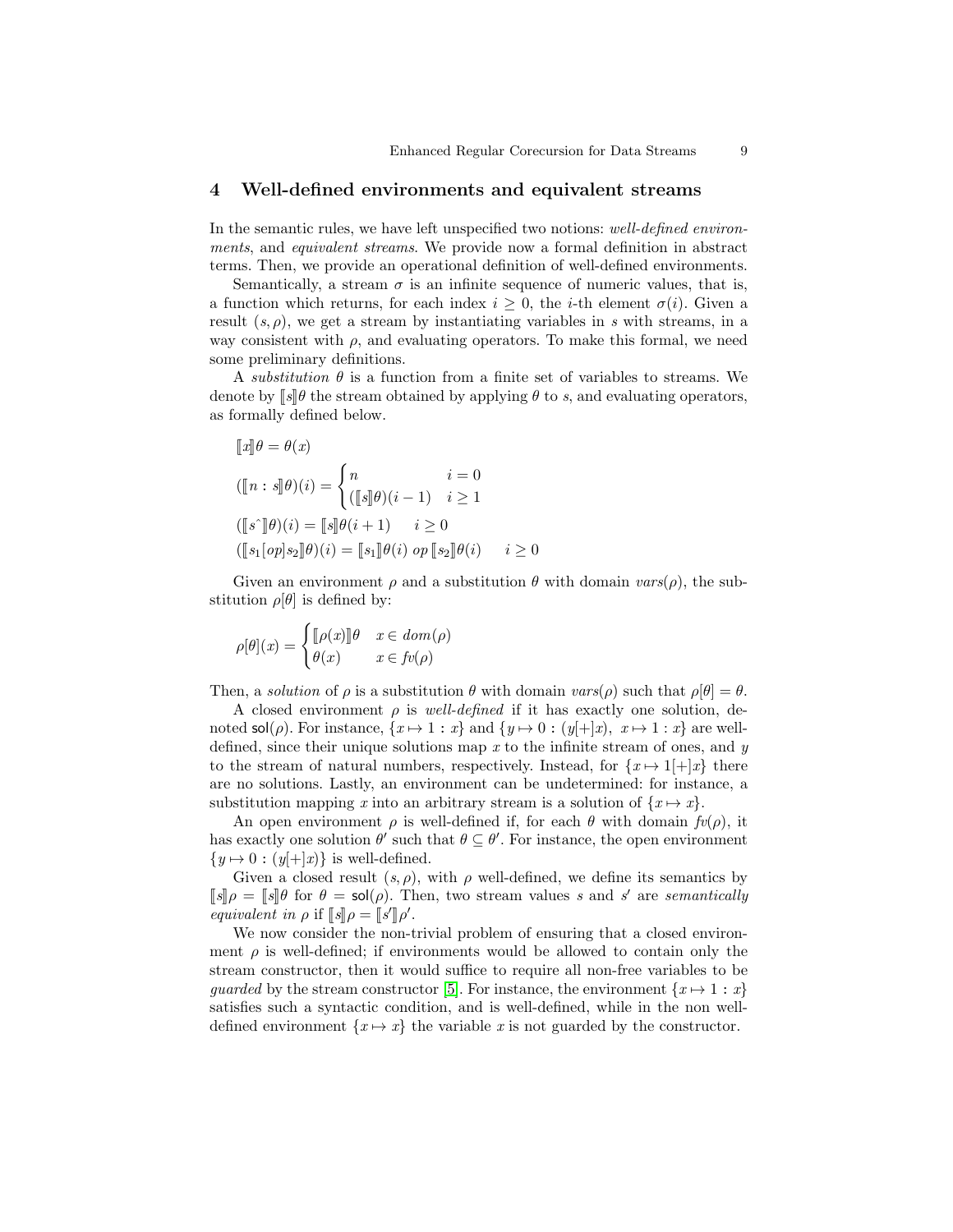However, when non constructors as the tail and pointwise operators come into play, the fact that variables are guarded by the stream constructor no longer ensures that the environment is well-defined; for instance, the environment  $\rho =$  ${x \mapsto 0 : x^{\hat{}}\}$  corresponding to the definition of bad\_stream in Sect. [1](#page--1-0) is not welldefined since it admits infinite solutions (all streams starting with 0), although variable  $x$  is guarded by the stream constructor. A more complex check is needed: roughly, more constructors than tail operators should have been traversed when we find a cyclic reference, as formalized in Fig. [3.](#page-9-0)

 $m ::= x_1 \mapsto n_1 \dots x_n \mapsto n_k \quad (n \ge 0)$  map from variables to natural numbers

$$
\begin{array}{lll} \displaystyle \int_{\text{MAND}}\text{wd}(x,\rho\{x\mapsto v\},\emptyset) & \text{wd}(\rho(x),\rho,m\{x\mapsto 0\})\\ \displaystyle \int_{\text{WFCOREC}}\text{wd}(\rho,x,v) & \text{wd}(\rho(x),\rho,m\{x\mapsto 0\}) & x\notin dom(m)\\ \\ \displaystyle \int_{\text{WFCOREC}}\text{wd}(x,\rho,m) & x\in dom(m) & \text{wc-rv}\sqrt{\text{wd}(x,\rho,m)} & x\notin dom(\rho)\\ \\ \displaystyle \int_{\text{WFCONNS}}\text{wd}(s,\rho,m^{+1}) & \text{wd}(s,\rho,m^{-1}) & \text{wd}(s^2,\rho,m) & \text{wd}(s_1,\rho,m) & \text{wd}(s_2,\rho,m)\\ \\ \displaystyle \int_{\text{WFCONNS}}\text{wd}(n:s,\rho,m) & \text{wd}(s^2,\rho,m) & \text{wd}(s^2,\rho,m) & \text{wd}(s_1\lceil op\rfloor s_2,\rho,m) \end{array}
$$

<span id="page-9-0"></span>Fig. 3. Operational definition of well-defined environments

The judgment  $wd(\rho, x, s)$  used in the side condition of rule (inv $\kappa$ ) holds if  $\text{wd}(x, \rho\{x \mapsto v\}, \emptyset)$  holds. The judgment  $\text{wd}(s, \rho, \emptyset)$  means that a result is welldefined. That is, restricting the domain of  $\rho$  to the variables reachable from s (those either occurring in s, or, transitively, in values associated with reachable variables) we get a well-defined environment; thus,  $wd(\rho, x, s)$  holds if adding the association of s with x preserves well-definedness of  $\rho$ .

The additional argument m in the judgment  $\mathsf{wd}(s, \rho, m)$  is a map from variables to natural numbers. We write  $m^{+1}$  and  $m^{-1}$  for the maps  $\{(x, m(x) + 1) \mid$  $x \in dom(m)$ , and  $\{(x, m(x) - 1) | x \in dom(m)\}$ , respectively.

In rule (MAIN), this map is initially empty. In rule (WF-VAR), a variable  $x$ defined in the environment is added in the map, with initial value 0, the first time it is found. In rule (WF-COREC), when it is found the second time, it is checked that more constructors than tail operators have been traversed. In rule  $(wF-FV)$ , a free variable is considered well-defined.<sup>[5](#page-9-1)</sup> In rules ( $wF-CONS$ ), ( $wF-TAIL$ ), and (wf-pw), the value associated with a variable is incremented/decremented by one each time a constructor and tail operator are traversed, respectively.

As an example of derivation of well-definedness and access to the i-th element, in Fig. [4](#page-10-0) we consider the result  $(x, \{x \mapsto 0 : (x \mid \pm \mid y), y \mapsto 1 : y\})$ , obtained by evaluating the call nat() with nat defined as in Sect. [3.](#page-6-0)

<span id="page-9-1"></span><sup>5</sup> Indeed, non-well-definedness can only be detected on closed results.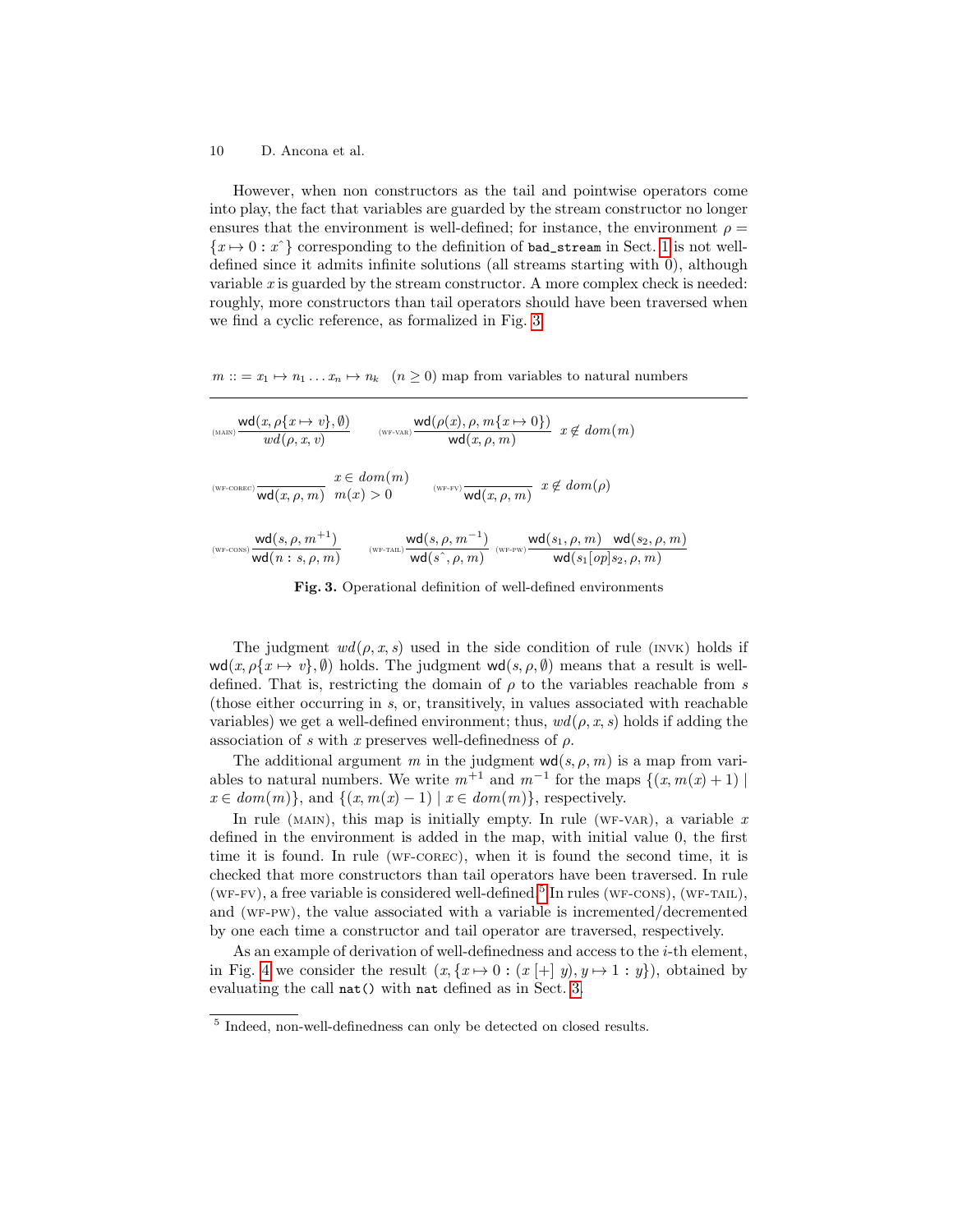#### Enhanced Regular Corecursion for Data Streams 11



<span id="page-10-0"></span>**Fig. 4.** Derivations for  $\rho = (x, \{x \mapsto 0 : (x \mid \pm \mid y), y \mapsto 1 : y\}).$ 

In the extended version we show the derivation for a trickier example, that is, the result  $(x, \{x \mapsto 0 : 1 : (2 : x^*)^*\}\)$ . Its semantics is the stream  $0, 1, 1, 1, \ldots$ 

We show now that well-definedness of a result is a necessary and sufficient condition for termination of access to an arbitrary index. To formally express and prove this statement, we introduce some definitions and notations.

First of all, since the numeric value obtained as result is not relevant for the following technical treatment, for simplicity we will write  $at_{\rho}(s, i)$  rather than  $at<sub>o</sub>(s, i) = n$ . We call *derivation* an either finite or infinite proof tree.

We write  $\text{wd}(s', \rho, m') \vdash \text{wd}(s, \rho, m)$  to mean that  $\text{wd}(s', \rho, m')$  is a premise of a (meta-)rule where  $\mathsf{wd}(s, \rho, m)$  is the consequence, and  $\vdash^*$  for the reflexive and transitive closure of this relation. Moreover,  $\mathsf{wd}(x, \rho, m') \vdash_{\mathcal{X}}^{\star} \mathsf{wd}(s, \rho, m)$ , with  $x \notin \mathcal{X}$ , means that in the path there can be nodes of shape wd $(y, \rho, \rho)$  only for  $y \in \mathcal{X}$  and non-repeated. We use analogous notations for the judgment  $at_{\rho}(s, i)$ .

#### <span id="page-10-2"></span>Lemma 1.

- <span id="page-10-5"></span>1. If  $at_{\rho}(x, i') \vdash_{\mathcal{X}}^{\star} at_{\rho}(s, i)$ , then  $at_{\rho}(x, i' + k) \vdash_{\mathcal{X}}^{\star} at_{\rho}(s, i + k)$ , for each  $k \geq 0$ .
- <span id="page-10-4"></span>2. A judgment  $\text{wd}(s, \rho, \emptyset)$  has no derivation iff the following condition holds:  $(\text{WF-STUCH}) \; \textsf{wd}(x,\rho,m') \, \vdash^\star_{\mathcal{X}'} \, \textsf{wd}(\rho(x),\rho,m\{x \mapsto 0\}) \, \vdash \textsf{wd}(x,\rho,m) \, \vdash^\star_{\mathcal{X}} \, \textsf{wd}(s,\rho,\emptyset)$ for some  $x \in dom(\rho)$ ,  $\mathcal{X}', \mathcal{X}$ , and  $m'$ , m s.t.
	- $x \notin dom(m), m'(x) = k \leq 0.$
- <span id="page-10-3"></span>3. The derivation of  $at_{\rho}(s, j)$  is infinite iff the following condition holds: (AT- $\infty$ )  $at_{\rho}(x, i + k) \vdash_{\mathcal{X}'}^{\star} at_{\rho}(\rho(x), i) \vdash at_{\rho}(x, i) \vdash_{\mathcal{X}}^{\star} at_{\rho}(s, j)$ for some  $x \in dom(\rho)$ ,  $\mathcal{X}', \mathcal{X}$ , and  $i, k \geq 0$ .

<span id="page-10-1"></span>**Lemma 2.** For  $x \in dom(m)$ , the following conditions are equivalent:

- 1.  $at_{\rho}(x, i') \vdash^{\star}_{\mathcal{X}} at_{\rho}(s, i)$  for some i', i
- 2. wd $(x, \rho, m') \vdash_{\mathcal{X}}^{\star}$  wd $(s, \rho, m)$  for some  $m'$  such that  $m'(x) = m(x) + i i'$ .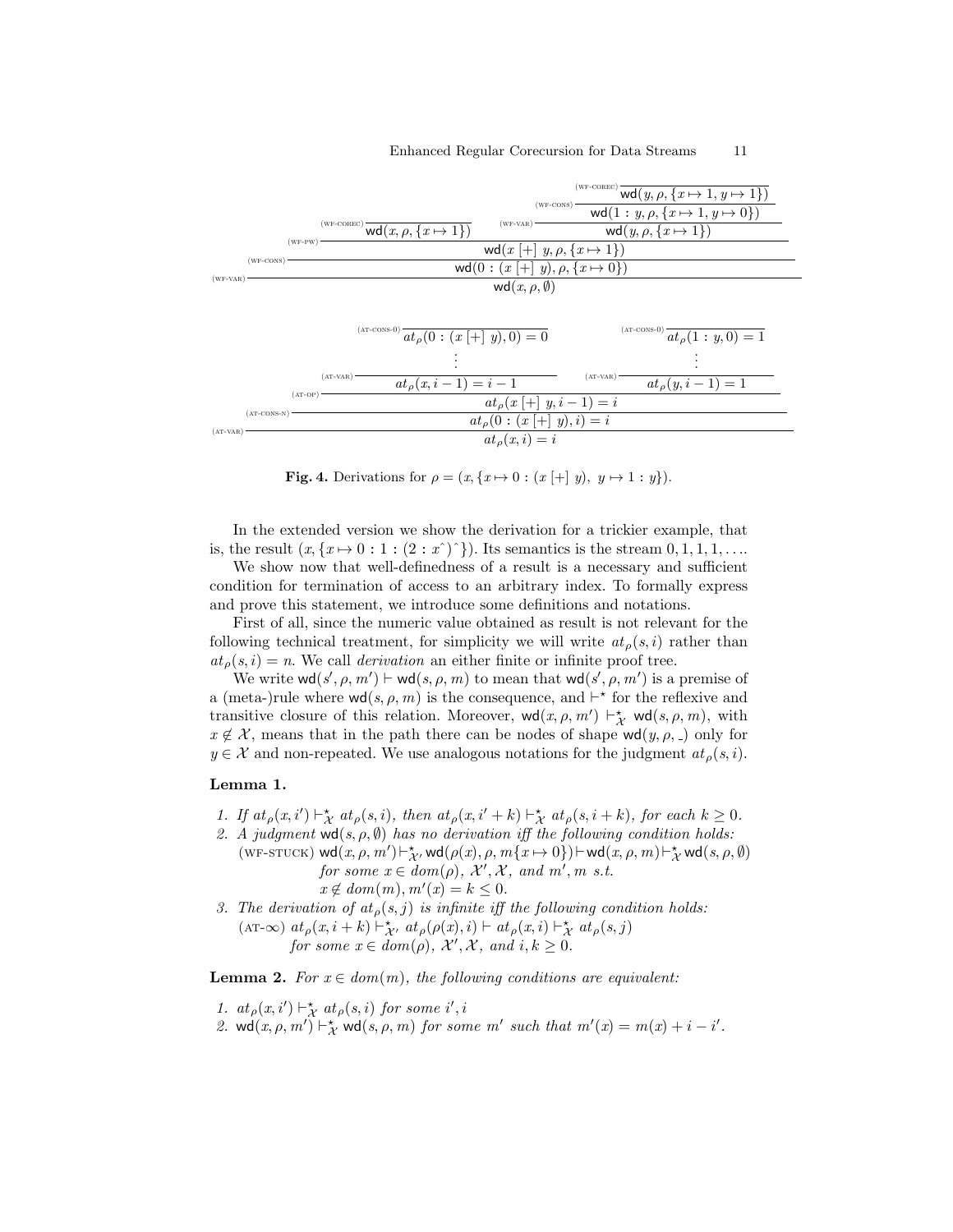#### Proof.

- **1**⇒ 2 By induction on the length of the path in  $at_{\rho}(x, i') \vdash_{\chi}^* at_{\rho}(s, i)$ .
	- **Base** The length of the path is 0, hence we have  $at_{\rho}(x, i) \vdash_{\emptyset}^* at_{\rho}(x, i)$ . We also have  $\text{wd}(x, \rho, m) \vdash_{\emptyset}^* \text{wd}(x, \rho, m)$ , and  $m(x) = m(x) + i - i$ , as requested.
	- **Inductive step** By cases on the rule applied to derive  $at_{\rho}(s, i)$ . We show the most significant cases.
		- (at-var) We have  $at_{\rho}(y, i)$ , with  $y \neq x$  since the length of the path is  $> 0$ , and  $at_{\rho}(x, i') \vdash^{\star}_{\chi \setminus \{y\}} at_{\rho}(\rho(y), i)$ .
			- Moreover, we can derive  $\text{wd}(y, \rho, m)$  by rule (WF-VAR), and by inductive hypothesis we also have  $\text{wd}(x, \rho, m') \vdash^{\star}_{\chi \setminus \{y\}} \text{wd}(\rho(y), \rho, m\{y \mapsto 0\}),$ and  $m'(x) = m\{y \mapsto 0\}(x) + i - i'$ , hence we get the thesis.
		- (at-cons-0) Empty case, since the derivation for  $at_{\rho}(n : s, 0)$  does not contain a node  $at_{\rho}(x, i').$
		- (at-cons) We have  $at_{\rho}(n : s, i)$ , and  $at_{\rho}(x, i') \vdash_{\mathcal{X}}^{\star} at_{\rho}(s, i 1)$ . Moreover, we can derive  $\mathsf{wd}(n : s, \rho, m)$  by rule (wf-cons), and by inductive hypothesis we also have  $\text{wd}(x, \rho, m') \vdash_{\mathcal{X}}^{\star} \text{wd}(s, \rho, m^{+1}),$  with  $m'(x) = m^{+1}(x) + (i - 1) - i'$ , hence we get the thesis.
- **2**⇒ **1** By induction on the length of the path in  $\text{wd}(x, \rho, m') \vdash^* \text{wd}(s, \rho, m)$ .
	- **Base** The length of the path is 0, hence we have  $\text{wd}(x, \rho, m) \vdash_{\emptyset}^{\star} \text{wd}(x, \rho, m)$ . We also have, for an arbitrary *i*,  $at_{\rho}(x, i) \vdash_{\emptyset}^* at_{\rho}(x, i)$ , and  $m(x) = m(x) +$  $i - i$ , as requested.
	- **Inductive step** By cases on the rule applied to derive  $wd(s, \rho, m)$ . We show the most significant cases.
		- (wf-var) We have wd $(y, \rho, m)$ , with  $y \notin dom(m), y \neq x$  since  $x \in dom(m)$ , and  $\text{wd}(x, \rho, m') \vdash^{\star}_{\mathcal{X} \setminus \{y\}} \text{wd}(\rho(y), \rho, m\{y \mapsto 0\})$ . By inductive hypothesis we have  $at_{\rho}(x, i') \vdash^{\star}_{\mathcal{X} \setminus \{y\}} at_{\rho}(\rho(y), i)$  for some  $i', i$  such that  $m'(x) = m(x) + i - i'$ . Moreover, since  $y \in dom(\rho)$ ,  $at_{\rho}(\rho(y), i)$  $at_{\rho}(y, i)$  by rule (AT-VAR), hence we get  $at_{\rho}(x, i') \vdash^{\star}_{\chi} at_{\rho}(y, i)$ .
		- (wf-corec) Empty case, since the derivation for  $\text{wd}(y, \rho, m)$  would not contain a node  $\mathsf{wd}(x, \rho, m)$ .
		- (wf-fv) Empty case, since the derivation for  $\mathsf{wd}(y, \rho, m)$  would not contain a node  $\text{wd}(x, \rho, m)$ .
		- (wf-cons) We have  $\text{wd}(n : s, \rho, m)$ , and  $\text{wd}(x, \rho, m') \vdash_{\mathcal{X}}^{\star} \text{wd}(s, \rho, m^{+1})$ . By inductive hypothesis we have  $at_{\rho}(x, i') \vdash_{\mathcal{X}}^{\star} at_{\rho}(s, i)$  for some  $i', i$ such that  $m'(x) = m^{+1}(x) + i - i'$ . Moreover,  $at_{\rho}(s, i) \vdash at_{\rho}(n:s, i+1)$ by rule (AT-CONS-N), hence we get  $at_{\rho}(x, i') \vdash^{\star}_{\chi} at_{\rho}(n : s, i + 1)$  with  $m'(x) = m(x) + i + 1 - i'$ , as requested.

<span id="page-11-0"></span>**Lemma 3.** For  $x \notin dom(m)$ , the following conditions are equivalent:

1.  $at_{\rho}(x, i') \vdash^{\star}_{\mathcal{X}} at_{\rho}(s, i)$  for some i', i

2. wd $(x, \rho, m') \vdash_{\mathcal{X}}^{\star}$  wd $(s, \rho, m)$  for some m' such that  $x \notin dom(m')$ .

Proof. Easy variant of the proof of Lemma [2.](#page-10-1)

<span id="page-11-1"></span>**Theorem 1.** wd(s,  $\rho$ ,  $\emptyset$ ) is derivable iff, for all j, at<sub> $\rho$ </sub>(s, j) either has no derivation or a finite derivation.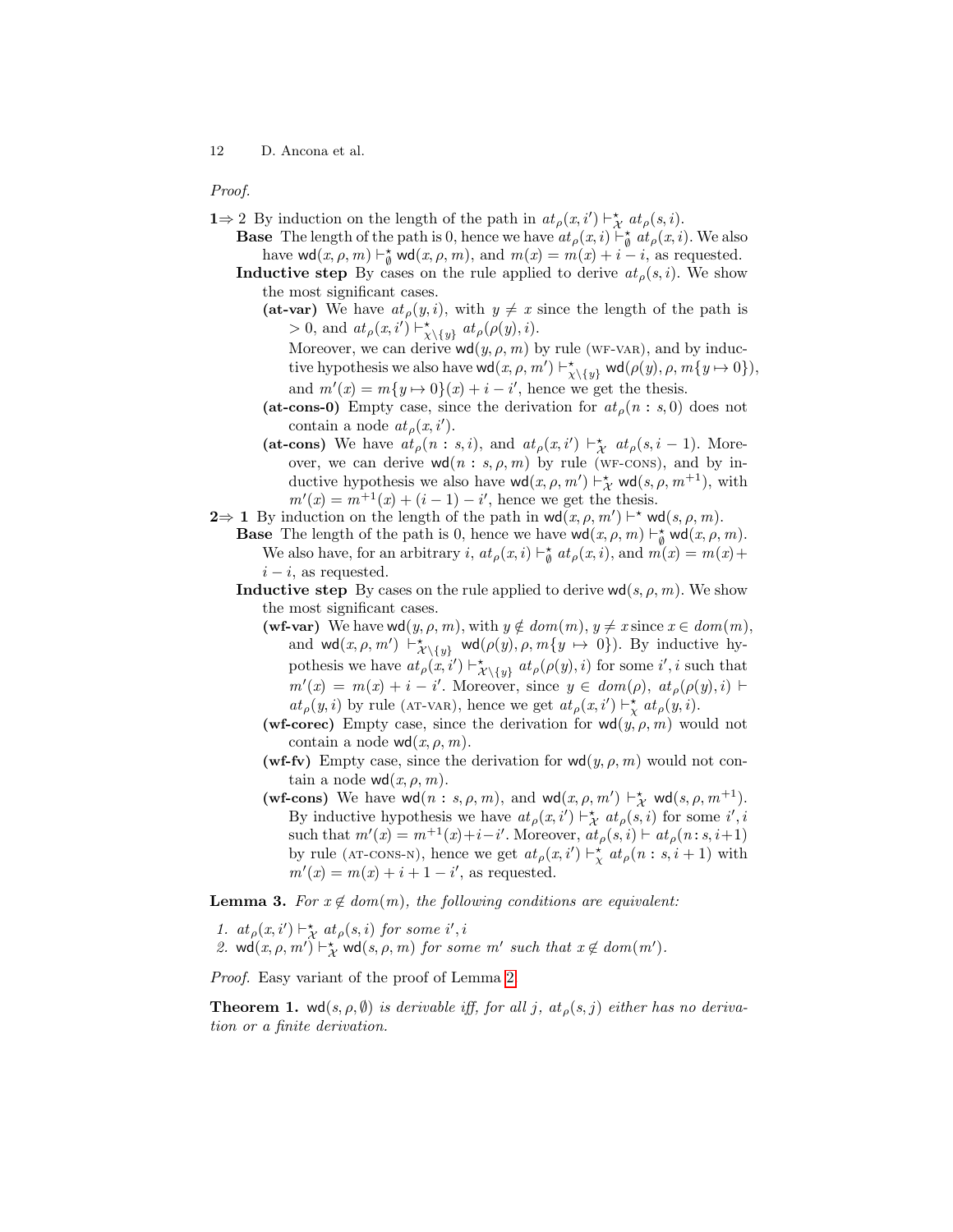*Proof.* We prove that  $at_{\rho}(s, j)$  has an infinite derivation for some j iff  $\text{wd}(s, \rho, \emptyset)$ has no derivation.

 $\Rightarrow$  By Lemma [1-](#page-10-2)[\(3\)](#page-10-3), we have that the following condition holds:

(AT-∞)  $at_{\rho}(x,i+k) \vdash^{\star}_{\mathcal{X}'} at_{\rho}(\rho(x),i) \vdash at_{\rho}(x,i) \vdash^{\star}_{\mathcal{X}} at_{\rho}(s,j)$ for some  $x \in dom(\rho), \mathcal{X}', \mathcal{X}$ , and  $i, k \geq 0$ .

Then, starting from the right, by Lemma [3](#page-11-0) we have  $\text{wd}(x, \rho, m) \vdash^{\star}_{\mathcal{X}} \text{wd}(s, \rho, \emptyset)$ for some m such that  $x \notin dom(m)$ ; by rule (WF-VAR) we have  $\text{wd}(\rho(x), \rho, m\{x \mapsto 0\}) \vdash \text{wd}(x, \rho, m)$ , and finally by Lemma [2](#page-10-1) we have:  $(\text{WF-STUCH}) \; \textsf{wd}(x, \rho, m') \vdash^{\star}_{\mathcal{X}'} \; \textsf{wd}(\rho(x), \rho, m\{x \mapsto 0\}) \vdash \textsf{wd}(x, \rho, m) \vdash^{\star}_{\mathcal{X}} \; \textsf{wd}(s, \rho, \emptyset)$ for  $x \in dom(\rho), \mathcal{X}', \mathcal{X}$ , and  $m', m$  s.t.  $x \notin dom(m), m'(x) = k \leq 0$ . hence we get the thesis.

 $\Leftarrow$  By Lemma [1-](#page-10-2)[\(2\)](#page-10-4), we have that the condition (WF-STUCK) above holds. Then, starting from the left, by Lemma [2](#page-10-1) we have  $at_{\rho}(x, i') \vdash^{\star}_{\mathcal{X}'} at_{\rho}(\rho(x), i)$  for some i', i such that  $i - i' = k \leq 0$ ; by rule (AT-VAR) we have  $at_{\rho}(\rho(x), i) \vdash at_{\rho}(x, i)$ , and by Lemma [3](#page-11-0) we have  $at_{\rho}(x, j') \vdash_{\mathcal{X}}^{\star} at_{\rho}(s, j)$  for some  $j', j$ . If  $i = j' + h$ ,  $h \geq 0$ , then by Lemma [1-](#page-10-2)[\(1\)](#page-10-5) we have

 $\label{eq:1} at_{\rho}(x,i+k) \vdash^{\star}_{\mathcal{X}'} \, at_{\rho}(\rho(x),i) \vdash \, at_{\rho}(x,i) \vdash^{\star}_{\mathcal{X}} \, at_{\rho}(s,j+h)$ If  $j' = i + h, h \geq 0$ , then by Lemma [1-](#page-10-2)[\(1\)](#page-10-5) we have

 $at_{\rho}(x,i+k+h) \vdash^{\star}_{\mathcal{X}'} \mathit{at}_{\rho}(\rho(x),i) \vdash \mathit{at}_{\rho}(x,i+h) \vdash^{\star}_{\mathcal{X}} \mathit{at}_{\rho}(s,j).$ In both cases, the derivation of  $at_{\rho}(s, j)$  is infinite.

# <span id="page-12-0"></span>5 Related and future work

As mentioned in Sect. [1,](#page--1-0) our approach extends regular corecursion, where the semantics keeps track of method/function calls. Regular corecursion originated from co-SLD resolution [\[16,](#page-14-6)[17,](#page-14-1)[1,](#page-13-0)[3\]](#page-13-2), where already considered goals (up to unification), called coinductive hypotheses, are considered successful. Language constructs that support this programming style have also been proposed in the functional [\[11\]](#page-14-0) and object-oriented [\[4,](#page-13-3)[2\]](#page-13-1) paradigm.

There have been a few attempts of extending the expressive power of regular corecursion. Notably, structural resolution [\[12](#page-14-7)[,13\]](#page-14-8) is a proposed operational semantics for logic programming where infinite derivations that cannot be built in finite time are generated lazily, and only partial answers are shown. Another approach is the work on infinite trees [\[6\]](#page-14-3), where Courcelle introduces algebraic trees and equations as generalizations of regular ones.

For the operators considered in the calculus and some examples, our main sources of inspiration have been the works of Rutten [\[14\]](#page-14-9), where a coinductive calculus of streams of real numbers is defined, and Hinze [\[9\]](#page-14-10), where a calculus of generic streams is defined in a constructive way and implemented in Haskell.

The problem of ensuring well-defined corecursive definitions has been also considered in the context of type theory and proof assistants. We have shown in Sect. [4](#page-8-0) that simple guarded definitions [\[5\]](#page-14-4) do not work properly in case values are allowed to contain non constuctors as the tail operator; a more complex approach based on a type system has been proposed by Sacchini [\[15\]](#page-14-11) for an extension of the calculus of constructions which is more expressive than that considered here;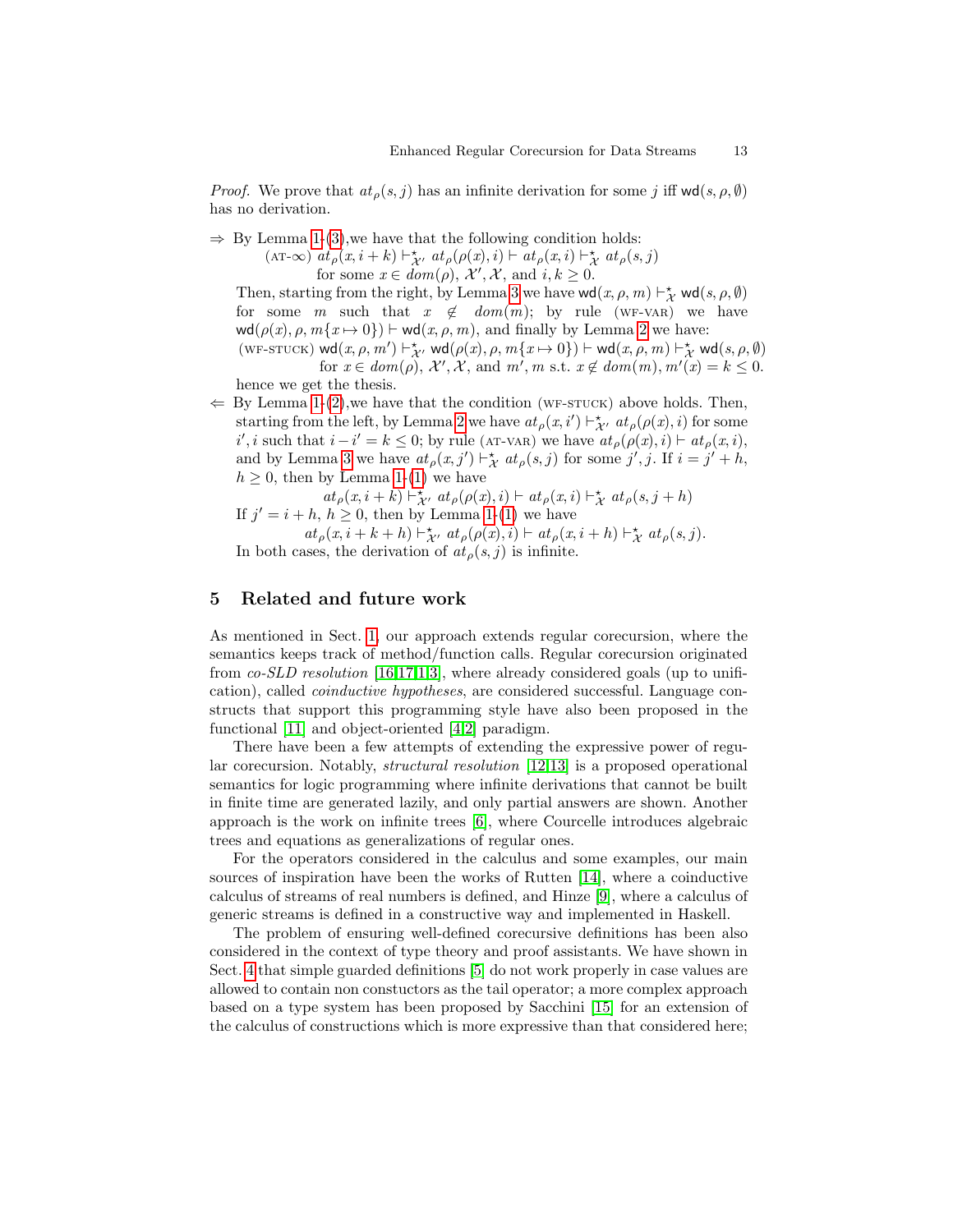however, as opposed to what happens with the judgment wd defined in Sect. [4,](#page-8-0) corecursive calls to the result of an application of tail are never well-typed even in case of well-defined streams as happens for the definition of fib as given in Sect. [3.](#page-6-0)

Lastly, D'Angelo et al. presented LOLA [\[8\]](#page-14-12), a specification language for runtime monitoring that manipulates streams. The general idea behind the framework is to generate a set of output streams, starting from a given set of input streams. The main difference with respect to our work is that LOLA only allows streams with a finite number of elements. In this framework, well-formedness is checked by relying on a dependency graph, which keeps track of relations between the processed streams. The vertices of this graph are the streams, while the edges represent the dependencies between them. Each edge is weighted with a value  $\omega$  to point the fact that a stream depends on another one shifted by  $\omega$ positions. Then, the well-formedness constraint is that each closed-walk inside the graph must have a total weight different from 0. These syntactic constraints appear to be very similar to the approach we used for predicate wd.

Our main technical result is Theorem [1,](#page-11-1) stating that passing the well-definedness check performed at runtime for each function call is necessary and sufficient to prevent non-termination in accessing elements in the resulting stream at an arbitrary index. In future work, we plan to also prove soundness of the operational well-definedness with respect to its abstract definition. Completeness does not hold, as shown by the example zeros() = repeat(0)  $[*]$  zeros() which is not well-defined operationally, but admits as unique solution the stream of all zeros. On the other hand, the simplest operational characterization of equivalence of stream values is syntactic equivalence. This works for all the examples presented in this paper, but is, again, not complete with respect to the abstract definition, as illustrated below:

first  $(s) = s(0)$ : first  $(s)$  // works with syntactic equivalence first2(s) =  $s(0)$ : first2( $s(0)$ : s<sup>2</sup>) // does not work

Indeed, we get an infinite derivation for first2(repeat(1)) with call traces of  $\text{increasing shape } \{ \texttt{first2}(x) \mapsto y_1, \texttt{first2}(1:x^{\texttt{`}}) \mapsto y_2, \texttt{first2}(1\colon (1:x^{\texttt{`}})^{\texttt{`}}) \mapsto y_3, \ldots \}$ in the environment  $\{x \mapsto 1 : x\}$ . In future work we plan to investigate more expressive operational characterizations of equivalence.

# References

- <span id="page-13-0"></span>1. Davide Ancona. Regular corecursion in Prolog. Computer Languages, Systems  $\mathcal{C}$ Structures, 39(4):142–162, 2013.
- <span id="page-13-1"></span>2. Davide Ancona, Pietro Barbieri, Francesco Dagnino, and Elena Zucca. Sound regular corecursion in coFJ. In Robert Hirschfeld and Tobias Pape, editors, ECOOP'20 - Object-Oriented Programming, volume 166 of LIPIcs, pages 1:1–1:28. Schloss Dagstuhl - Leibniz-Zentrum für Informatik, 2020.
- <span id="page-13-2"></span>3. Davide Ancona and Agostino Dovier. A theoretical perspective of coinductive logic programming. Fundamenta Informaticae, 140(3-4):221–246, 2015.
- <span id="page-13-3"></span>4. Davide Ancona and Elena Zucca. Corecursive Featherweight Java. In FTfJP'12 - Formal Techniques for Java-like Programs, pages 3–10. ACM Press, 2012.